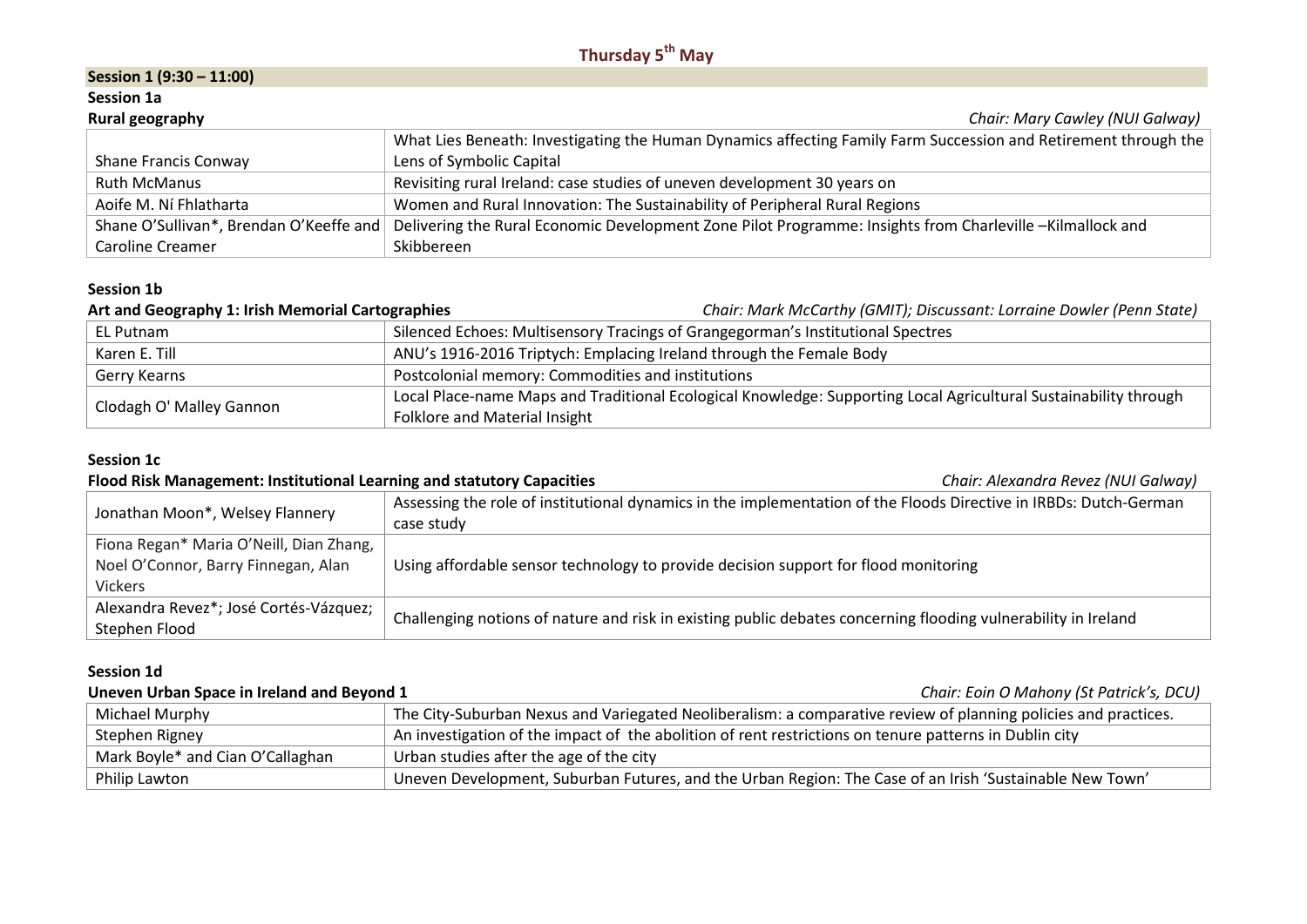#### **Session 2 (11:30 – 13:00) G114 (Heaney Lecture theatre, Library building) Plenary: Geographies of 1916**

*Chair: Niamh Moore-Cherry (UCD)*

The Conference of Irish Geographers 2016, are delighted to host this plenary session entitled 'Geographies of 1916'. The invited speakers will contribute geographical and historical perspectives of the events of 1916, and the contemporary contested nature of the heritage landscapes of these events. It is hoped that this session will highlight the important contribution that geography can make to this decade of centenaries.

| Daithí Ó Corráin (St Patrick's DCU)   | Dublin after the 1916 Rising: a geography of destruction and reinstatement                                            |
|---------------------------------------|-----------------------------------------------------------------------------------------------------------------------|
| Mark McCarthy (GMIT)                  | A Geographical Exploration of the Route of the Rising in County Galway, Easter Week 1916                              |
| Nuala Johnson (QUB)                   | Spaces of Conflict and Ambivalent Attachments: Remembering 1916                                                       |
| Christine Bonnin, Niamh Moore-Cherry, | "Equal opportunities to all its citizens?": An experiential exploration of the legacy of 1916 in Moore Street, Dublin |
| Zhao Zhang (UCD)                      |                                                                                                                       |

#### **Session 3 (14:00 – 15:30)**

#### **Session 3a**

| <b>Historical geography</b>  | Chair: Jonathan Cherry (St Patrick's, DCU)                                                                |
|------------------------------|-----------------------------------------------------------------------------------------------------------|
| Arlene Crampsie              | The geography of grassroots political mobilisation in Ireland before Easter 1916                          |
| Mary Kelly                   | Irish migrants in London: geographical experiences and sense of place                                     |
| Liam Mannix                  | Asymmetric heritage management in the Múscraí Gaeltacht                                                   |
| Eoin Flaherty*, Cate McNamee | Family and the Commons: An Historical Demography and Household Composition Analysis of Pre-Famine Ireland |

#### **Session 3b**

| Art and Geography 2: Re(Mapping Public Space through the Body | Chair: Nessa Cronin (NUI Galway); Discussant: Gerry Kearns (MU) |
|---------------------------------------------------------------|-----------------------------------------------------------------|
|---------------------------------------------------------------|-----------------------------------------------------------------|

| Lorna O'Hara                    | Street Harassment: creative-placed based interventions                                                            |
|---------------------------------|-------------------------------------------------------------------------------------------------------------------|
| Kellie-Ann Payne                | <b>Avant-Garde Geopolitics</b>                                                                                    |
|                                 | Dancing with Shadows: Choreo-cartography as method of memory production and investigation of the embodied         |
| Beatrice Jarvis                 | spatial archive through the process of the choreographic workshop as space for the presence of ephemeral mnemonic |
|                                 | geographies                                                                                                       |
| Dorothy Smith and Kathy Herbert | Walking/Drawing                                                                                                   |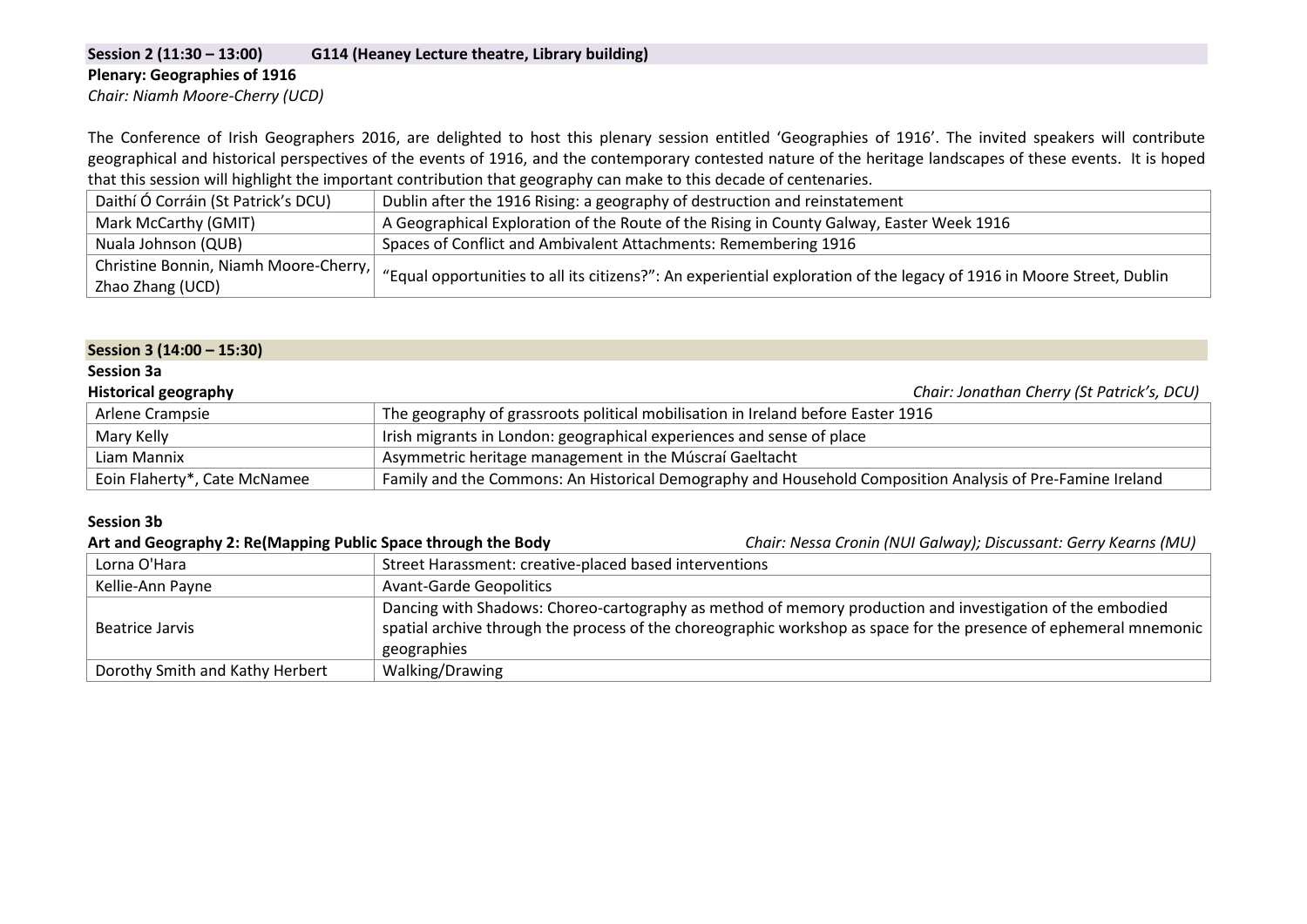**Session 3c**

# **Carbon and greenhouse gas dynamics in the landscape [1](mailto:john.b.connolly@dcu.ie)** *Chair: Nigel Roulet (McGill University)*

| Sharon M. O'Rourke*, Nicholas M.<br>Holden | A review of scale in the management of soil organic carbon for Ireland                               |
|--------------------------------------------|------------------------------------------------------------------------------------------------------|
| Brian P. Kelleher*, Kris M. Hart,          |                                                                                                      |
| Christopher C. R. Allen, Andre J.          |                                                                                                      |
| Simpson, Seth F. Oppenheimer, Paul F.      | Perturbations in CO2 flux and subsequent chemosynthesis in soil induced by the addition of sulfur    |
| Flanagan, Brian T. Murphy, Shane           |                                                                                                      |
| O'Reilly,                                  |                                                                                                      |
| Padraig Flattery                           | Modelling soil carbon and extreme weather                                                            |
| Matteo Sottocornola*, Mirco                |                                                                                                      |
| Rodeghiero, Mauro Cavagna, Lorenzo         | 12-year interannual variability in CO2 exchange of a humid mixed forest in the Italian southern Alps |
| Frizzera, Loris Vescovo, Roberto           |                                                                                                      |
| Zampedri and Damiano Gianelle              |                                                                                                      |

#### **Session 3d**

| <b>Governing Disasters</b>           | Chair: Linda Fox-Rogers (UCD)                                                                                         |
|--------------------------------------|-----------------------------------------------------------------------------------------------------------------------|
| Aoife Delaney                        | The governance of emergency response to flooding events in Dublin, Ireland                                            |
| Darren Clarke*, Conor Murphy,        | Governing adaptation at a local level - balancing reality with community ideals                                       |
| Matthieu Bonnefond, Peter Driessen,  |                                                                                                                       |
| Marie Fournier, Sven Fuchs, Amandine |                                                                                                                       |
| Gatien-Tournat, Mathilde Gralepois,  |                                                                                                                       |
| Dries Hegger, Heleen Mees, Sylvie    |                                                                                                                       |
| Servain-Courant, Thomas Thaler       |                                                                                                                       |
| Catherine Devitt and Eoin O'Neill    | The framing of two major flood episodes in the Irish print news media; implications for societal adaptation to living |
|                                      | with flood risk                                                                                                       |
| Fox-Rogers, L.* and Devitt, C.       | Opening up pathways to flood risk preparedness: insights from Bray, Ireland.                                          |

# **Session 4 (16:00 – 17:30)**

# **Session 4a**

**Putting voters and parties in their place: Electoral Geographies of Irelan[d](mailto:claire.mcging@mumail.ie)** *Chair: Claire McGing (MU)* Adrian Kavanagh 1927 again? The changing/unchanging geographies of elections in the Republic of Ireland Caoilfhionn Darcy; Claire McGing \* Women in a Party of Equals? Female Recruitment and Representation in Sinn Féin in 2016 Martin O'Donoghue The Geography of Home Rule loyalty in Irish elections 1922-49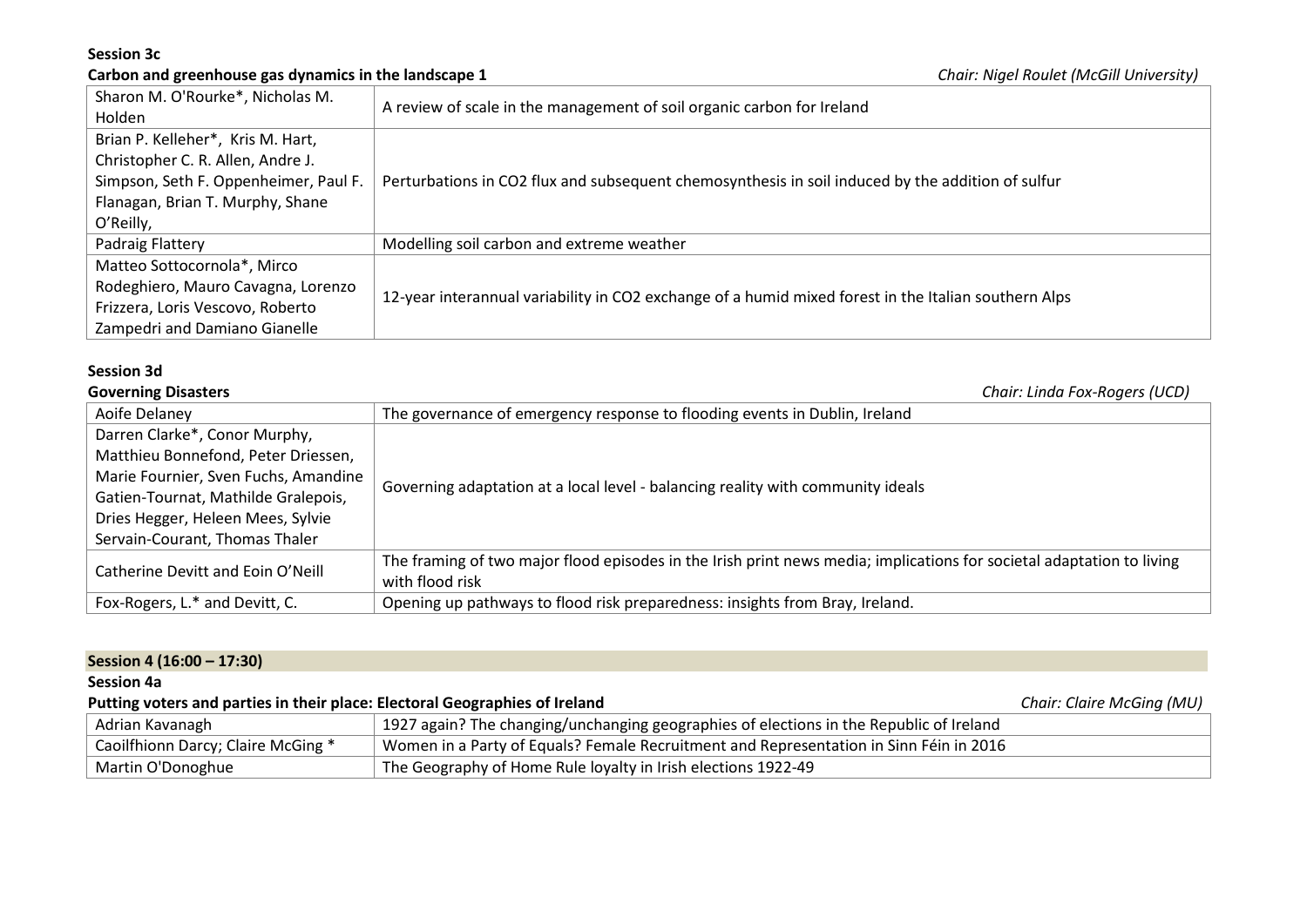### **Session 4b**

## **Carbon and greenhouse gas dynamics in the landscape [2](mailto:john.b.connolly@dcu.ie)**

*Chair: Matteo [Sottocornola](mailto:john.b.connolly@dcu.ie) (WIT)*

| David Wilson*, Catherine Farrell and  |                                                                                            |
|---------------------------------------|--------------------------------------------------------------------------------------------|
| Florence Renou-Wilson                 | Lost and found: carbon fluxes in extracted and rewetted peatlands                          |
| Shane Regan, Mark O'Connor, Michael   |                                                                                            |
| Swenson, Paul Johnston, Laurence Gill | Understanding Hydrological Controls On Greenhouse Gas Emissions From Raised Bog Ecosystems |
| Nigel Roulet                          | Biogeochemical dynamics and gas exchange in permafrost peatlands                           |
| John Connolly*, Mbufong, H. N.;       |                                                                                            |
| Kusbach, A; Lund, M.; Persson, A.;    |                                                                                            |
| Christensen, T. R.; Tamstorf, M. P.   | Pan-Arctic Net Ecosystem Exchange                                                          |

### **Session 4c**

## **Capitalism in the Web of Lif[e](mailto:gerry.kearns@nuim.ie)**

*Chair: Gerry [Kearns](mailto:gerry.kearns@nuim.ie) (MU)*

Jason Moore's "Capitalism in the Web of Life" (Verso 2015) is an important intervention in debates about the Anthropocene. Moore incorporates environmental change within a broader narrative about the evolution of capitalism. This is an audacious materialist reading of the politics of climate change and challenges the naturalizing of structural violence, class conflict, and colonialism that is so often produced under the sign of the Anthropocene.

Jason Moore (Binghampton University) will attend the session and will engage with the responses to his book from *Anna Davies (TCD), Gerry Kearns (MU), John Morrissey (NUI Galway), and Conor Murphy (MU)*.

**Keynote lecture (17:30 – 19:00) G114 (Heaney Lecture theatre, Library building) Harriet Hawkins** (Royal Holloway University of London) *Chair: Mary Gilmartin (MU)* Title: To talk of turns … Geography's Creative Re-Turn, Provocations and Possibilities

Followed by wine reception (kindly sponsored by St Patrick's College)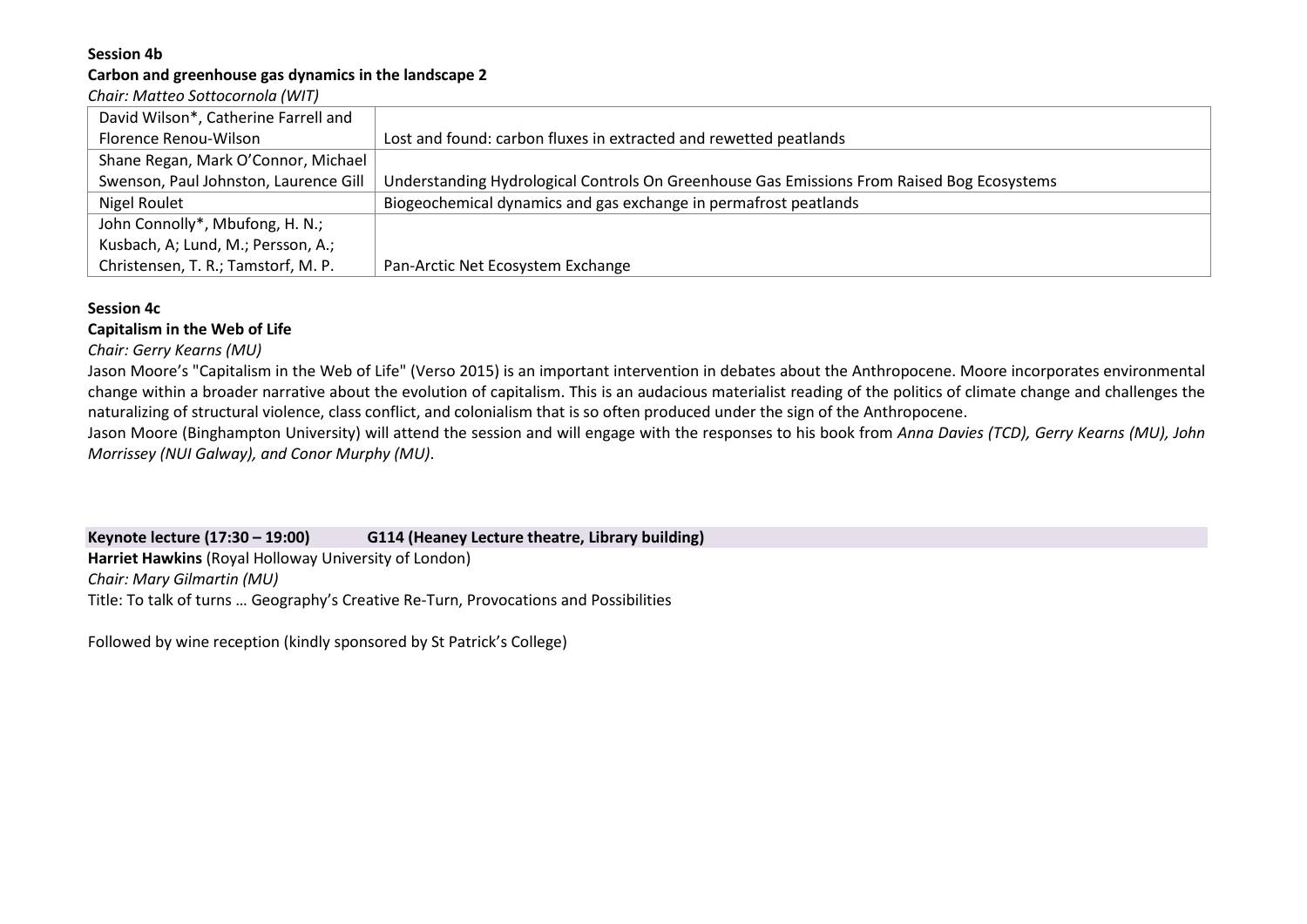# **Session 5 (9:30 – 11:00)**

#### **Session 5a**

#### **Past climates**

| Kieran Hickey                          | An assessment of the role of extreme weather in the record of animal epizootics in Ireland up to 1857 |
|----------------------------------------|-------------------------------------------------------------------------------------------------------|
| Conor Murphy*, Simon Noone, Ciaran     |                                                                                                       |
| <b>Broderick, Tom Matthews</b>         | Ireland doesn't do droughts, right? Wrong! A drought catalogue for the Island of Ireland 1850-2015    |
| Karen Taylor*, Aaron Potito, David     |                                                                                                       |
| Beilman, Beatrice Ghilardi and Michael |                                                                                                       |
| O'Connell                              | The impact of prehistoric farming on chironomid communities in northwest Ireland                      |

#### **Session 5b**

| Carbon and greenhouse gas dynamics in the landscape 3 |                                                                                                         | Chair: John Connolly (St Patrick's, DCU) |
|-------------------------------------------------------|---------------------------------------------------------------------------------------------------------|------------------------------------------|
| <b>Tine Ningal</b>                                    | Multiple approaches to assessing tree canopy cover in Dublin City Centre                                |                                          |
| Irene Morris                                          | Environmentalities and the spatial impacts of residential energy policies on Ireland's energy landscape |                                          |
| Gerald Mills*, Rowan Fealy                            | Spatial and temporal patterns of Carbon emission and sequestration across Dublin                        |                                          |

### **Session 5c**

#### **Social Geographies [1](mailto:almar.ennis@dcu.ie)** *Chair: Almar Ennis (St Patrick's, DCU)* Mary Gilmartin\*; Dean Phelan; Pablo Rojas Coppari **The promise of English:** international student migrants and the global language industry Steven Lucas The spaces of migrant entrepreneurial networking Gisele Eugenia O'Connell "We'll continue to commemorate people that the State has forgotten": Patchworks of Place and Politics from Ireland's AIDS Quilt Projects Lidia Manzo\*, Niamh Moore-Cherry\*, Sara Vaccari **Neoliberal sexual citizenship. LGBTQ rights and urban entrepreneurialism in Dublin, Ireland**

| Session 6 (11:30 - 13:00)         |                                                                                                            |  |
|-----------------------------------|------------------------------------------------------------------------------------------------------------|--|
| <b>Session 6a</b>                 |                                                                                                            |  |
| Art and Geography 3: Deep Mapping | Chair: Karen Till (MU); Discussant: Harriet Hawkins (Royal Holloway)                                       |  |
| Aoife Kavanagh                    | Making Music and Making Place: Insights from Musical Practice in Carlow'                                   |  |
|                                   | Utopia and Weltfremdheit: Deep Mappings of Rootedness in Dún Laoghaire Harbour through the Lens of Migrant |  |
| Silvia Loeffler                   | <b>Border Existence</b>                                                                                    |  |
| Laura Donkers                     | The Monument Game                                                                                          |  |
| Nessa Cronin                      | You're all the time adding': Deep Mapping, Community Practice and the 'Invention' of Place                 |  |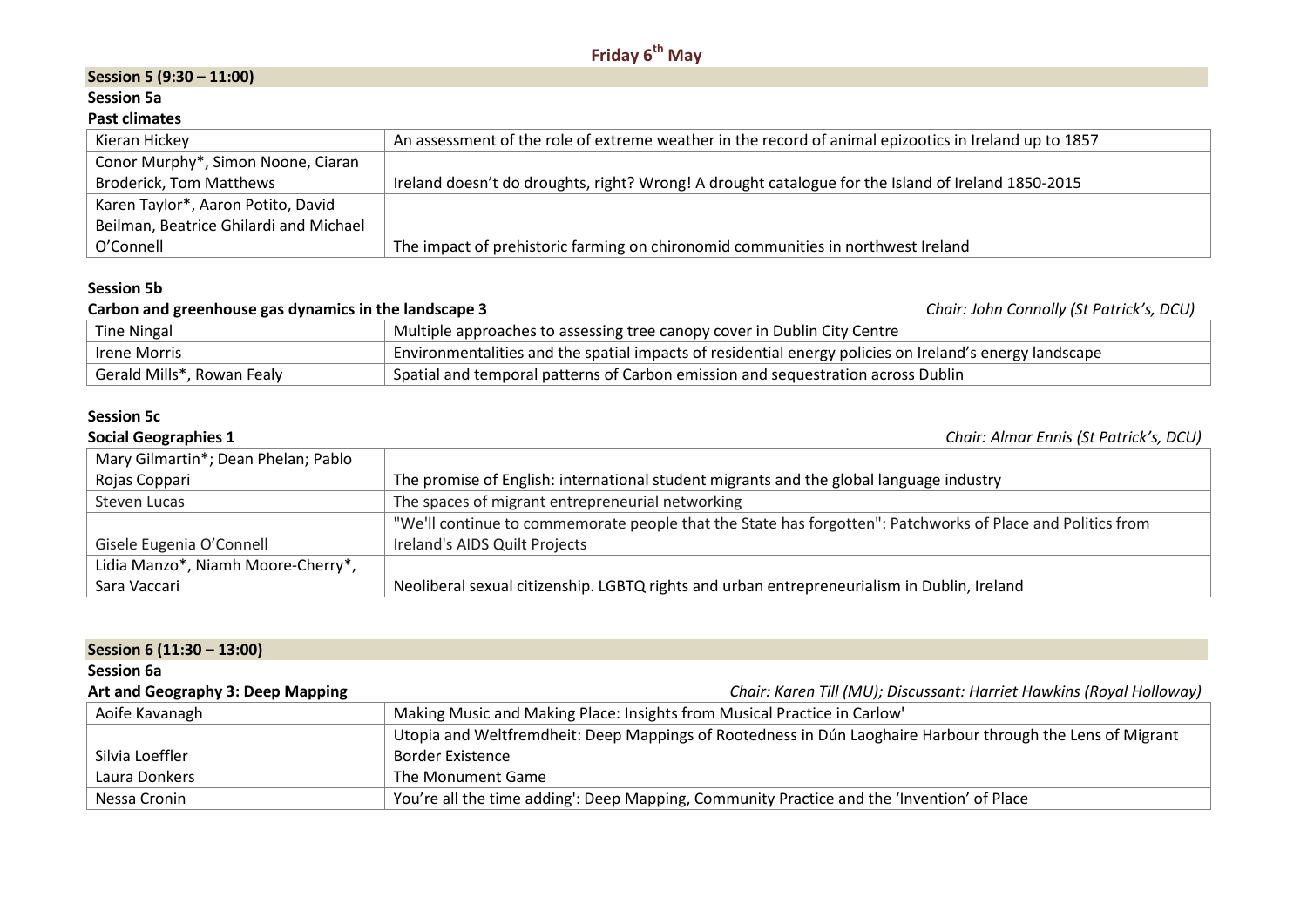# **Session 6b Past and Present Records of Geomorphic Chang[e](mailto:ciara.fleming@ucdconnect.ie)**

*Niamh Cullen (TCD) & Ciara [Fleming](mailto:ciara.fleming@ucdconnect.ie) (UCD)*

| Sam Roberson, Xavier Pellicer*, Mike      | An All-Ireland Quaternary Map                                                                                  |  |
|-------------------------------------------|----------------------------------------------------------------------------------------------------------------|--|
| Sheehy, Mark Cooper                       |                                                                                                                |  |
| Ciara Fleming*, Jonathan Turner,          | Planning a palaeoflood study: prospects and pitfalls                                                           |  |
| Colman Gallagher                          |                                                                                                                |  |
| S.F. Jordan*, B.T. Murphy, S.S. O'Reilly, | Mid-Holocene climate change and landscape formation in Ireland: Evidence from a geochemical investigation of a |  |
| K.P. Doyle, M.D. Williams, A. Grey, S.    | coastal ombrotrophic peat bog                                                                                  |  |
| Lee, M.V. McCaul, B.P. Kelleher           |                                                                                                                |  |
| Niamh Cullen and Mary Bourke              | The geomorphic effects of recent storms on a rocky coastal cliff and platform at Ballard Bay, Co. Clare        |  |

# **Session 6c**

# **Financialisation: critical perspectives and explorations** *Chair: [Sinead](mailto:sinead.m.kelly@nuim.ie) Kelly (MU)*

| Cesare Di Feliciantonio | The making of financial/indebted/investor subjects. Thinking the possibilities of rupture                                       |  |
|-------------------------|---------------------------------------------------------------------------------------------------------------------------------|--|
| Sinéad Kelly            | Governing through finance in urban political economies                                                                          |  |
| Adam Whittle            | $^{\circ}$ Evolutionary Approaches to Foreign Direct Investment and Multinational Knowledge Transfer: Examples from Ireland $ $ |  |
| Zhao Zhang              | China's Experimental State-led Financialisation in Urban Space: Debt, Growth and Spatial Fixity                                 |  |

| Session 7 (14:00 - 15:30)        |                                                                                                       |
|----------------------------------|-------------------------------------------------------------------------------------------------------|
| <b>Session 7a</b>                |                                                                                                       |
| <b>International geopolitics</b> | Chair: Gerry O'Reilly                                                                                 |
| Lorraine Dowler                  | "Americanness": violence against women, militarization, and the state                                 |
|                                  | The Case of the Palestinian Refugees in Lebanon: How Landscape and Memory have shaped the Identity of |
|                                  | the Palestinian Refugees in Lebanon since 1948; some Geographical perspectives on a Middle Eastern    |
| Dermot O'Connor                  | people                                                                                                |
| Gerry O'Reilly                   | Geopolitics: Syria, Conflict, and Children                                                            |
| <b>Dermot Deering</b>            | Imperial agents and precursors of modern development in British Honduras 1880-1940                    |
| Pius Siakwah                     | Are Natural Resource Windfalls a Blessing or a Curse in Democratic Settings: a Case Study - Ghana?    |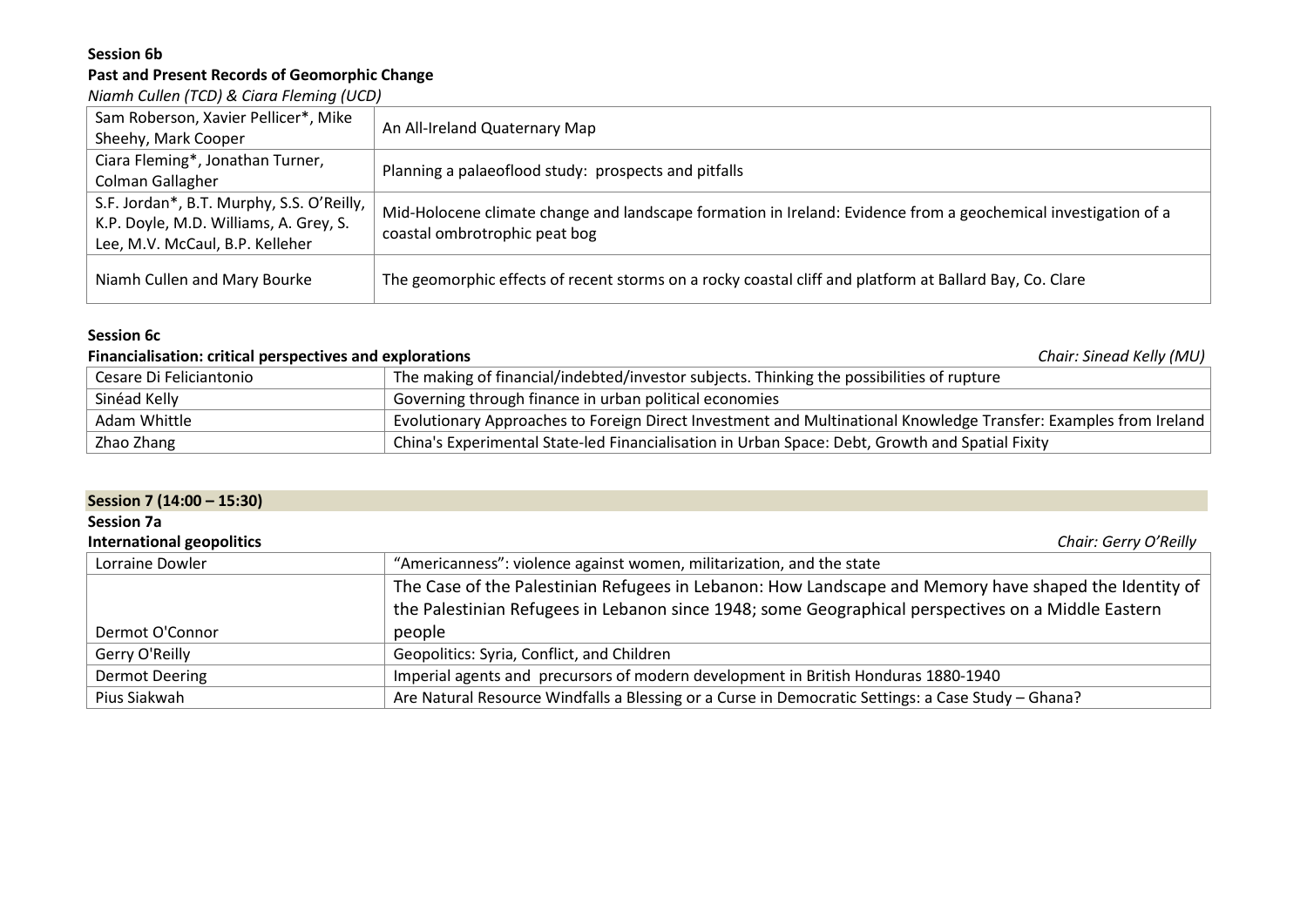**Session 7b Geography and Education** *Chair: Susan Pike (St Patrick's DCU)* Shelagh Waddington\*, Takashi Shimeda  $\parallel$  The worldview of Japanese and Irish second level students. What is it? How might it be developed? Almar Ennis\* and Carol Barron No road back: Rates of early school leaving amongst Traveller children in Ireland Susan Pike **Reasons to be Cheerful: Geography in our Primary Schools** Joe Usher **Experiences and Attitudes: factors which influence children's appreciation for the natural environment** 

#### **Session 7c- Postgrad/Postdoc Research Information**

The aim of this session is to deliver research information to PhD and early career researchers. The will start with three presentations and finish with a Q & A forum. The session presentations include: Jennifer Brennan of the Irish Universities Association; Eoin O Mahony and John Connolly from the School of History and Geography at DCU. Jennifer Brennan is the National Contact Point for the Marie Skłodowska-Curie Actions, and is responsible for promoting the MSCA programme in Ireland. She will talk about postdoctoral opportunities in the MSCA programme. Eoin O Mahony was recently awarded his PhD. from Maynooth University and has almost two decades of research experience inside and outside of academic contexts. He will talk about effective writing for academic publication and what works and does not. John Connolly has over ten year's research experience including an EPA Fellowship and a Marie Curie Research Fellowship at the Department of Physical Geography and Ecosystem Science at Lund University in Sweden. He will talk about maintaining and developing a CV.

**Keynote lecture (16:00 – 17:30) G114 (Heaney Lecture theatre, Library building) Nigel Roulet** (McGill University) *Chair: Gerald Mills (UCD)* Title: Peatlands, carbon and climate change

Followed by Conference dinner and GSI award ceremony (All Hallows College)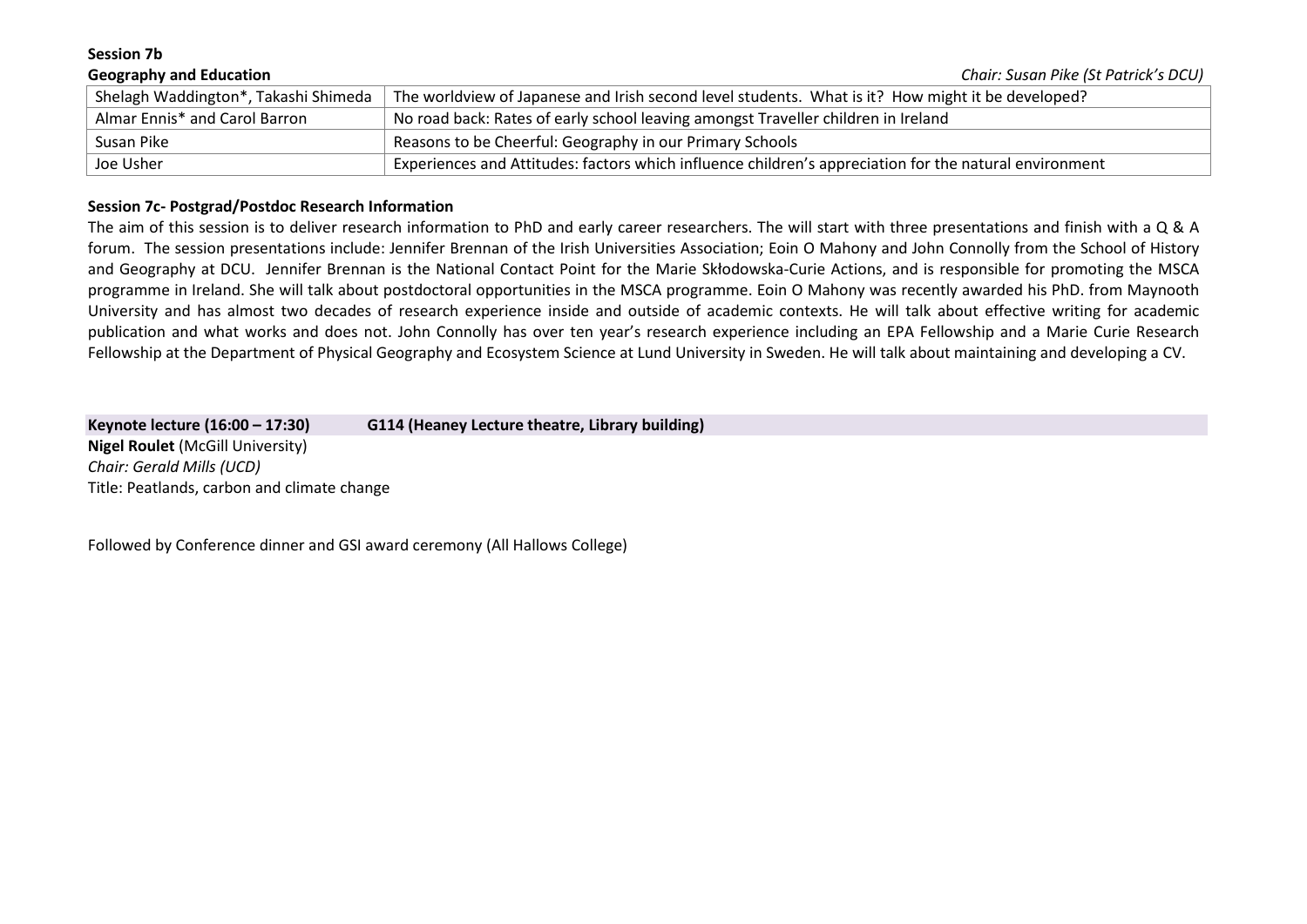# **Saturday 7th May**

#### **Session 8 (9:30 – 11:00)**

#### **Session 8a**

### **Critical readings of capitalist modernity** *Chair: Gerry Kearns (MU)*

| Critical readings or capitalist modernity |                                                                                            | $C11011. \, \text{OCI1}$ , we did a problem |
|-------------------------------------------|--------------------------------------------------------------------------------------------|---------------------------------------------|
| Federico Ferretti                         | Biography, geography and unfaithful translations: Ireland in Élisée Reclus's life and work |                                             |
| : Rachel Mc Ardle                         | Figuring Late Modernity: Bauman's concept of Liquid Modernity                              |                                             |
| Enda Murphy*; Julien Mercille             | A Power Perspective on Neoliberalism                                                       |                                             |

#### **Session 8b**

#### **Urban geography**

| Liam Mannix                               | Urban regeneration through collaboration: the solving our own problems approach |  |
|-------------------------------------------|---------------------------------------------------------------------------------|--|
| Joanne Ahern                              | Challenges for the Residential Property Sector in the Republic of Ireland       |  |
| <sup>I</sup> Mícheál Foley*, Gerald Mills | <b>Structural Forms within Dublin City</b>                                      |  |
| James M. White*; Tracey P. Lauriault      | Data threads and dislocations in Canadian urban indicator initiatives           |  |

#### **Session 8c**

Darren Barry\* Angela Cloke-Hayes

**Coastal and Marine Systems 1** *[Chair: Kevin](mailto:kevin.lynch@nuigalway.ie) Lynch (NUI Galway*) Palaeoenvironmental variability of the eastern Mediterranean Sea (Mediterranean Ridge) since the Last Glacial Maximum. Angela Cloke-Hayes  $\vert$  Spatial distribution patterns of modern planktonic foraminifera in the Mediterranean Sea Sarah Kandrot Monitoring and modelling the impacts of storms under sea-level rise on a breached barrier system

Wesley Flannery Assessing the situational determinants of planners' capacity to engage in climate change adaptation in Massachusetts

#### **Session 9 (11:30 – 13:00)**

#### **Social Geographies [2](mailto:almar.ennis@dcu.ie)**

*Almar Ennis (St [Patrick's,](mailto:almar.ennis@dcu.ie) DCU)*

| Seán Lynch      | Open Litter Map                                                                              |  |
|-----------------|----------------------------------------------------------------------------------------------|--|
| Ronan Foley     | Geographies of Care and Carelessness.                                                        |  |
| Carol Barron    | 'Heaven, Hell and Purgatory'. Dublin Children's street games and homemade toys in the 1930's |  |
| Richard Scriven | Performing Beliefs: pilgrimages as journeys of religious identity formation and articulation |  |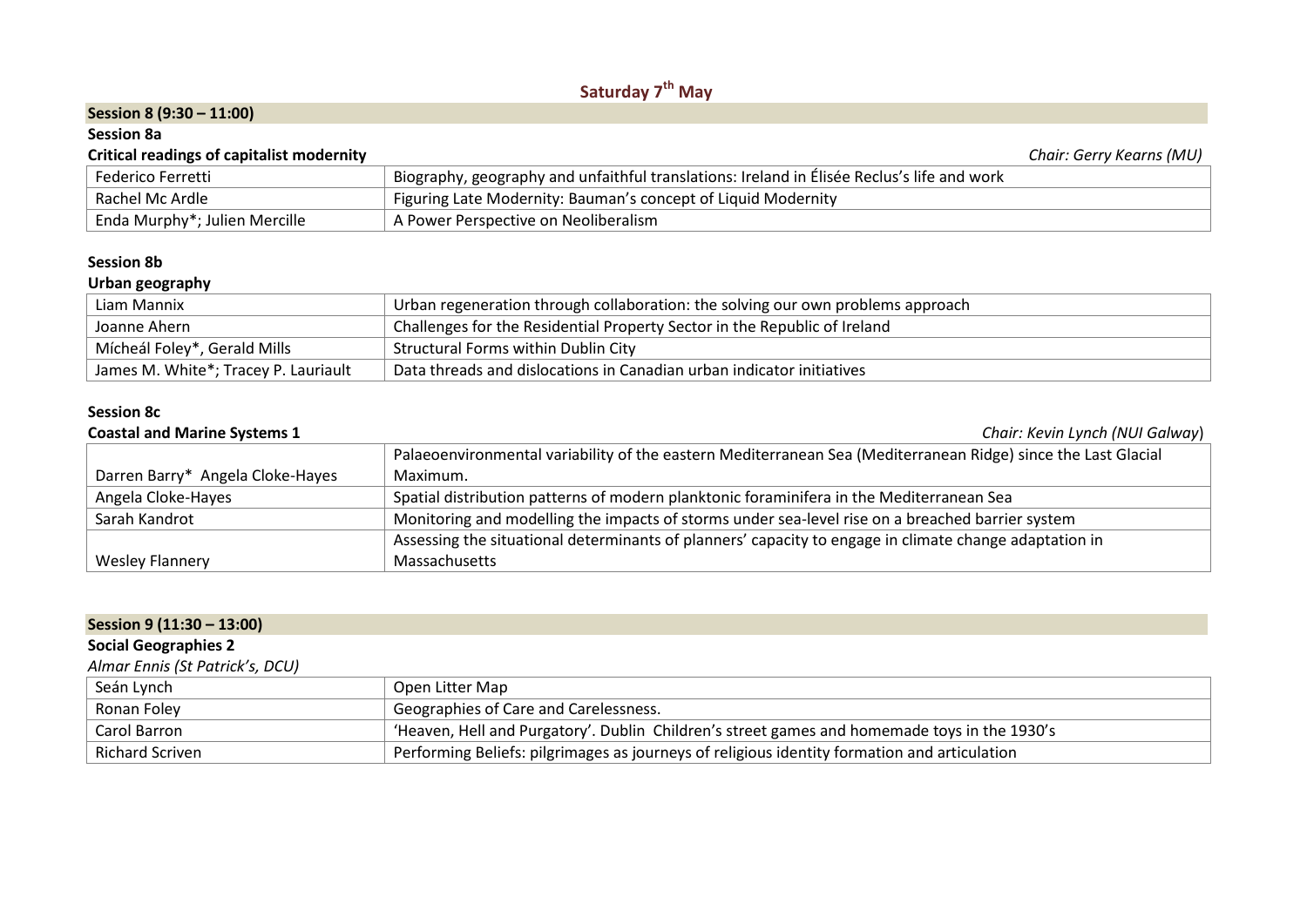# **Session 9b**

# **Uneven Urban Space in Ireland and Beyond [2](mailto:eoin.p.omahony@dcu.ie)** *Chair: Philip Lawton (NUI Galway)*

| Niamh Moore-Cherry                   | The Irish in London: Ireland's National Asset Management Agency (NAMA) and the British property market |  |
|--------------------------------------|--------------------------------------------------------------------------------------------------------|--|
| Maynooth Geography Publicly Engaged  |                                                                                                        |  |
| Research Group and the Irish Housing |                                                                                                        |  |
| Network                              | Exploring Dublin's Housing and Homeless Crisis through Practice-Based Research Partnerships            |  |
| Cian O'Callaghan*, Cesare Di         |                                                                                                        |  |
| Feliciantonio, Michael Byrne         | Three discourses on vacancy and remaking Dublin after the crash                                        |  |
| Eoin O'Mahony                        | Tracing the development of municipal housing in Dublin city                                            |  |

# **Session 9c**

| <b>Coastal and Marine Systems 2</b>    | Chair: Wesley Flannery (QUB)                                                                                    |  |
|----------------------------------------|-----------------------------------------------------------------------------------------------------------------|--|
| Alexandra Scullion and Mary Bourke     | The geomorphological response on three embayed coasts to recent extreme events on Achill Island                 |  |
| Charles Travis*, Poul Holm, Francis    |                                                                                                                 |  |
| Ludlow, Robert Legg, Kieran Rankin,    | The NorFish Platform: Geographical Information Science, Data Visualization and Mapping Early Modern Coastal and |  |
| Patrick Hayes                          | Maritime Cultural Heritage                                                                                      |  |
| Sinead Wilkes-Orozco*, Eugene Farrell, | Linking microscale sediment exchange processes to mesoscale beach-dune system behaviour in The Maharees, Co.    |  |
| Kevin Lynch                            | Kerry                                                                                                           |  |